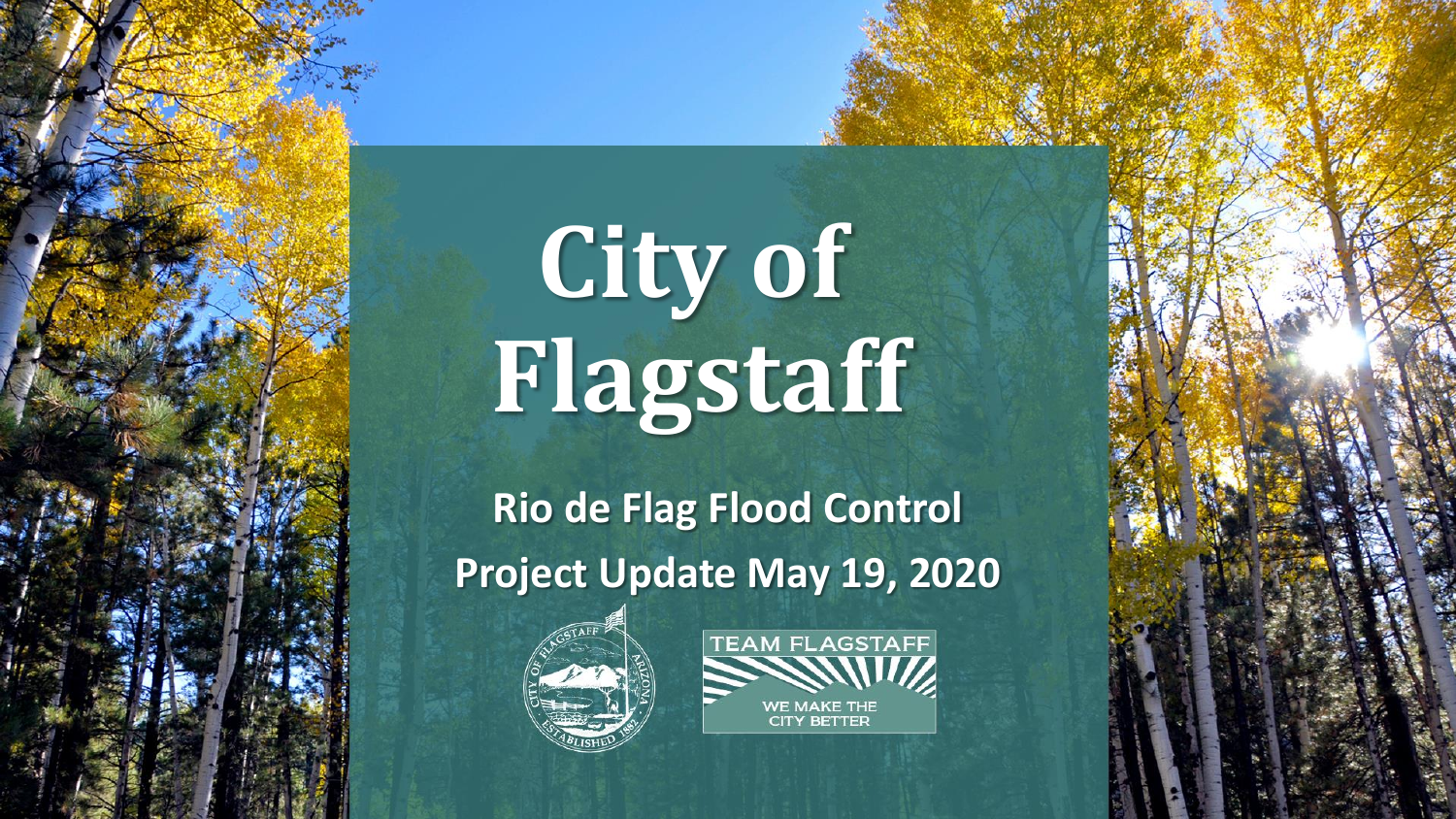

## **Project Update**



- •**USACE**
- **Project Design**
- **Environmental**
- **BNSF**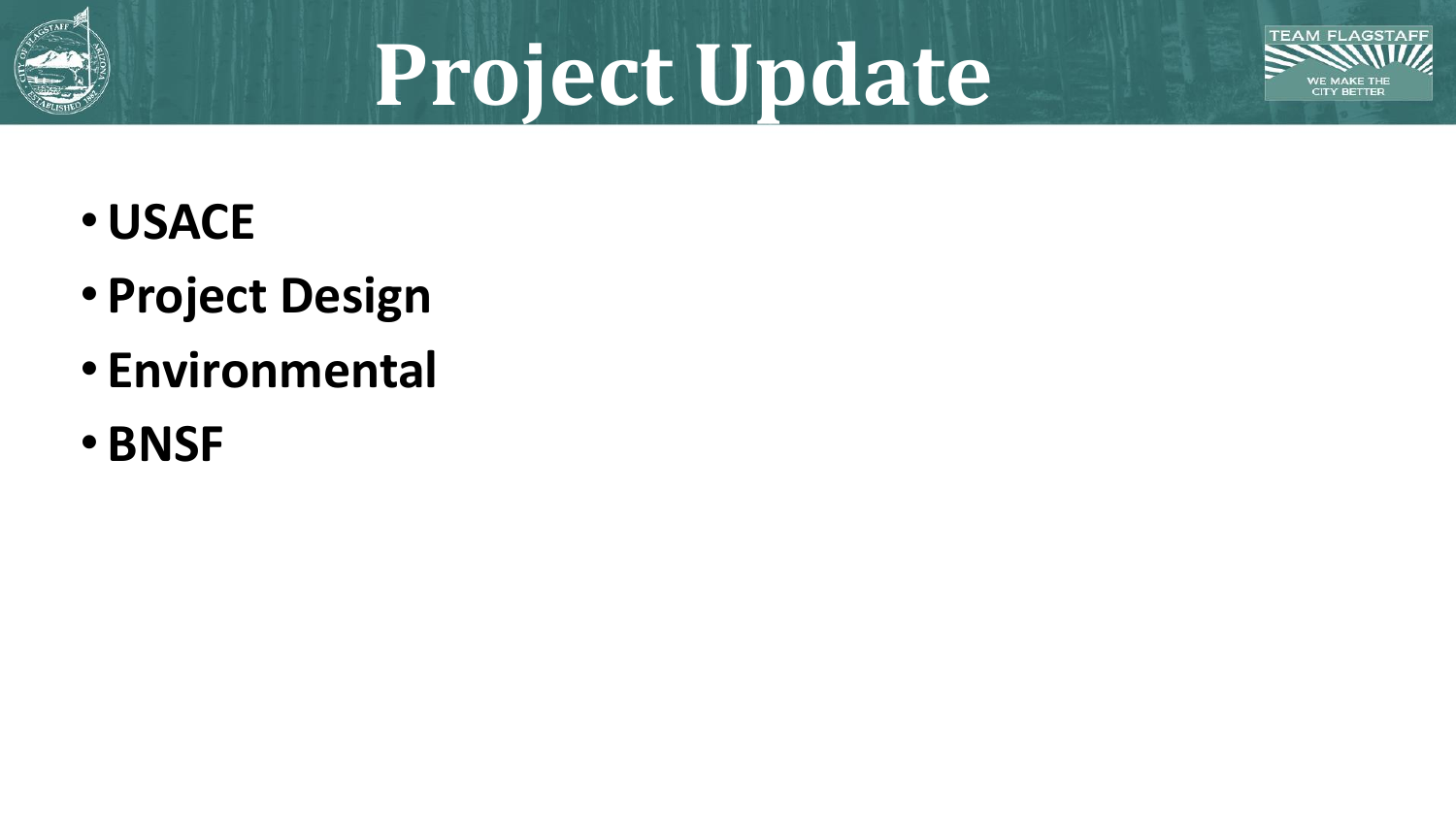

### **USACE**



- **Project Construction**
	- Creative contract options to procure Phase I
	- \$52M federal funding secured
- **Project Submittals to complete Project Plans**
	- Agency Technical Safety Assurance
- **Advertise Phase I –** September 2020
- **Award Phase I Contract**  November 2020
- **Army Corps of Engineers Endorsement**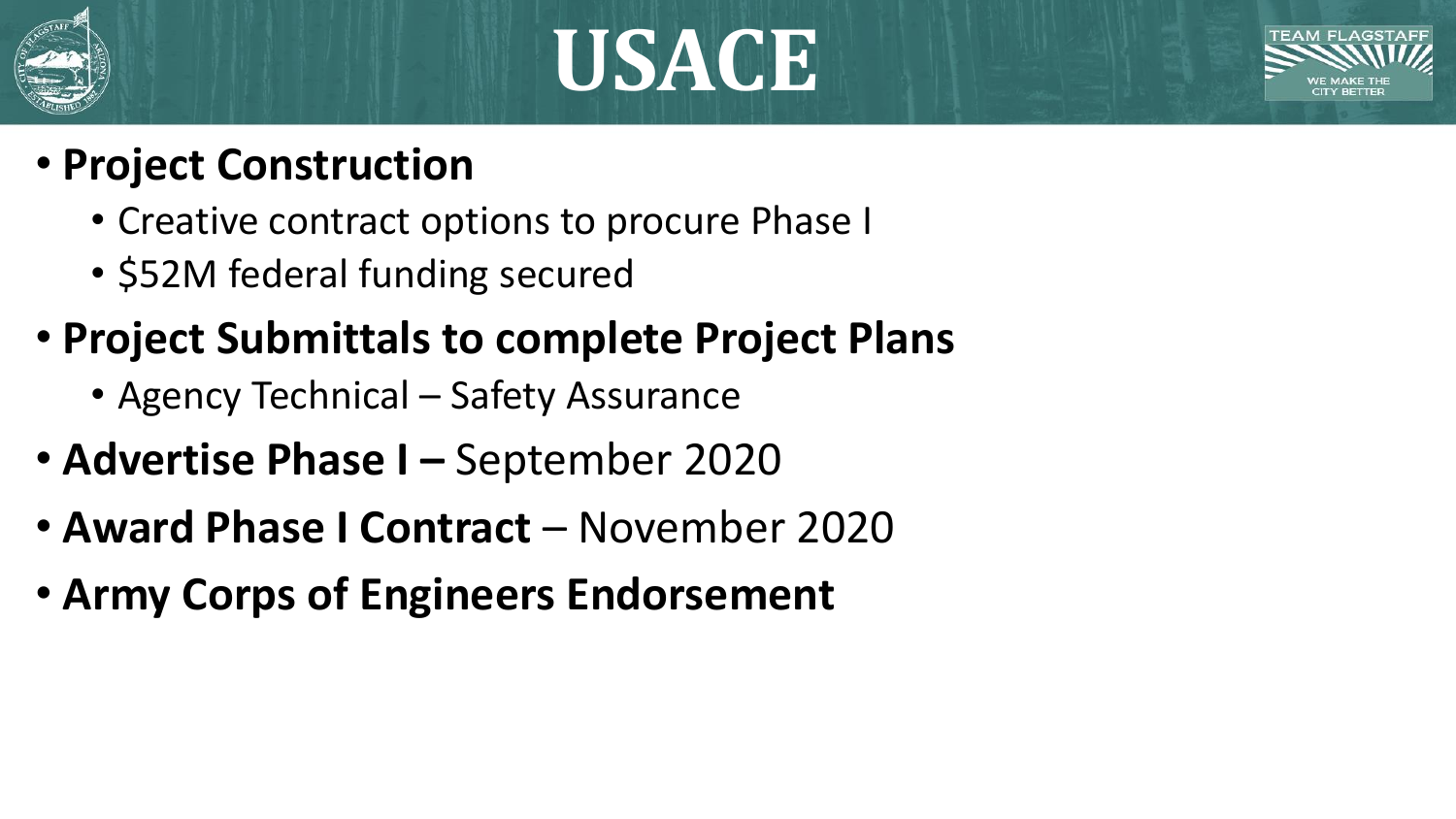

## **Project Design**



#### • **USACE and their Design Consultant**

- Agency Technical Safety Assurance submittal issued on May 13, 2020.
- Next submittal Buildability, Constructability, Operability, Environmental (Fourth) **July**
- **City to complete the Utility Relocations, finalize the Storm Sewer Design and Street Reconstruction Plans**
	- Finalizing the City's project responsibilities
	- Coordinating Franchise Utilities design relocations
- **USACE schedule for Completion of Design,** September 2020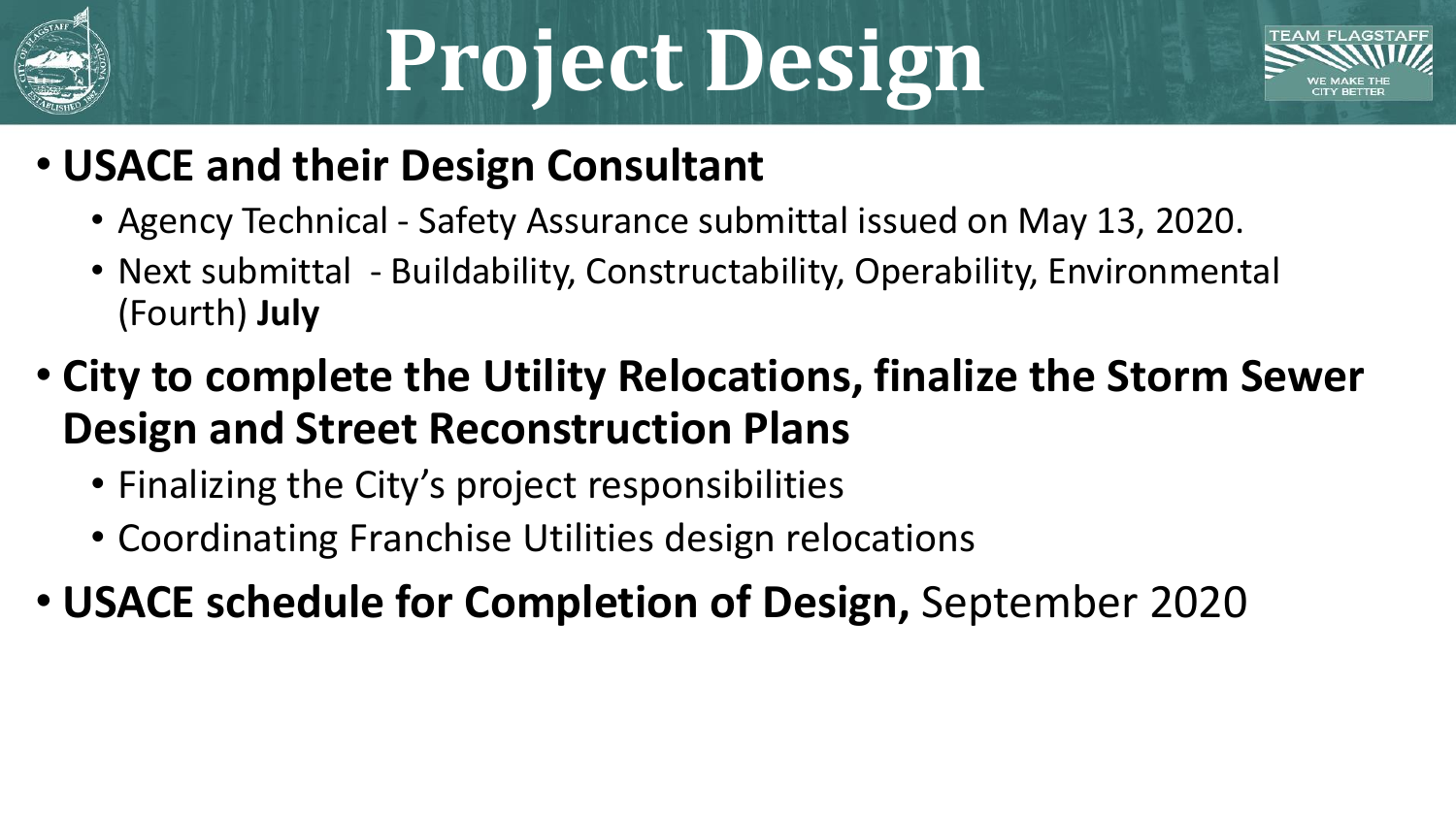

### **Environmental**



#### • **Revision to Phase I Documents**

- Army Corps provided comments
- City and Army Corps discussion
	- Response Action Plan
	- ADEQ coordination

#### • **Environmental Health and Safety Plan Development**

- Consultant submitted Environmental report
- Drilling down on areas of concern